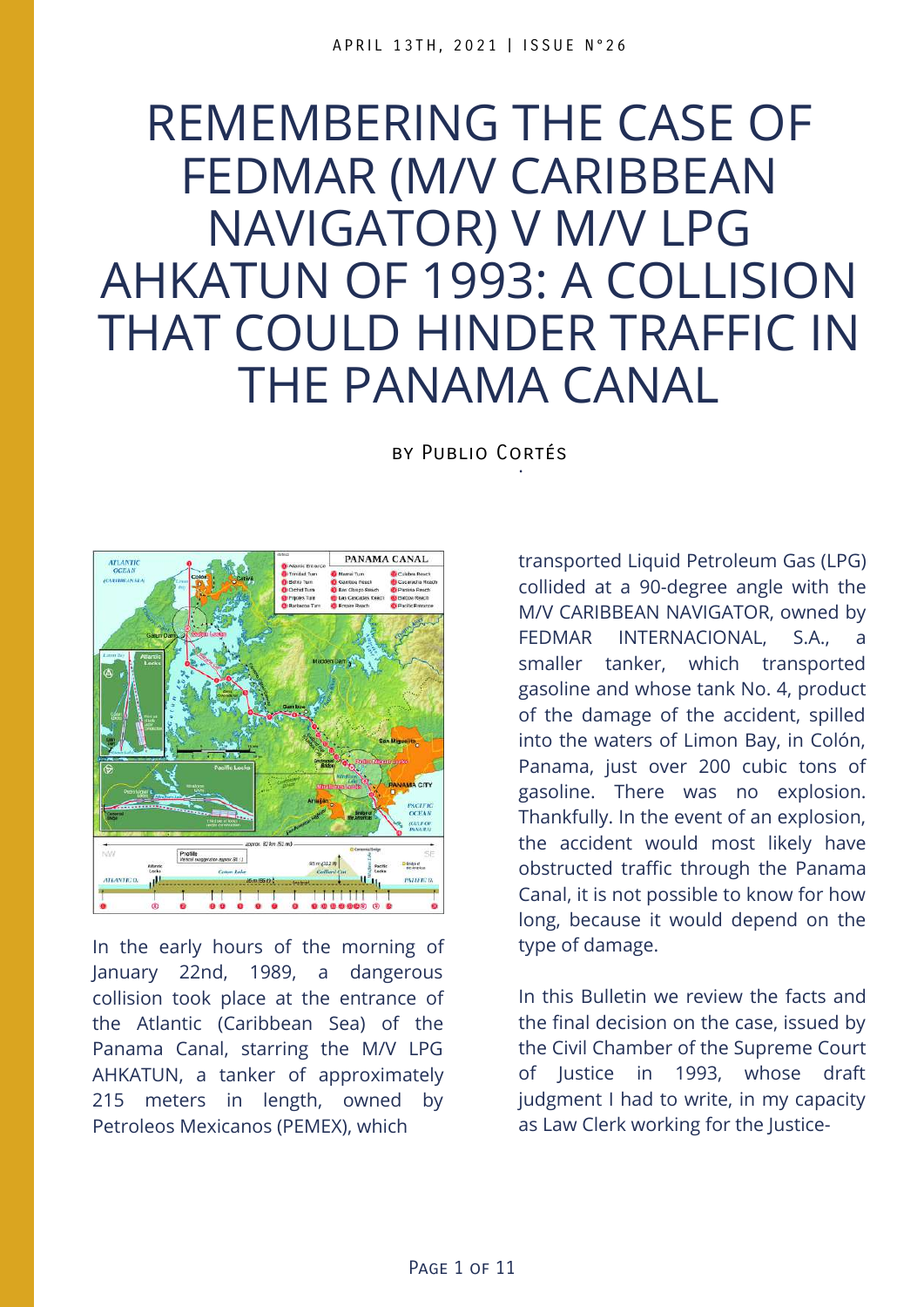## Rapporteur.<sup>[1]</sup>

## **Location data and operational logistics in the accident area:**

The Panama Canal is not a level canal like the Suez in Egypt or the natural Bosphorus canal in Istanbul. The Panama Canal has locks to raise ships in steps to the level of a central lake which is navigated and then lowered back to ocean level.

Before the Expanded Canal, the system only had 2 locks on the Pacific side and one on the Atlantic side. Now with the Expanded Canal, the previous system remains 100% operational for Panamaxsize vessels and another set of two locks was added for post-Panamax-size vessels. It's like driving two sets of highways at the same time: one for small trucks and one for large trucks. Both highways share some sections of the route.

Unlike the Kiel Canal in Germany, which also has locks, the Panama Canal system is much more complicated due to the geographical setting, the number of locks and because it handles ships with a much higher tonnage. That was the case before the Expanded Canal and now even more so.

In the Panama Canal, navigation within the canal area is in the hands of the Canal Pilot, who takes full control of the



Master's navigational function from a certain point at the entrance to a certain point at the exit of the canal.

The Panama Canal Pilot not only gives advice to the Master: he becomes the vessel Master on the journey. To exercise his role, he relies on a huge teamwork that involves from the line handler, the tugboat masters, the team from the Maritime Traffic Control Center and others. Panamanians almost entirely, who fulfill a first world public function.

The case analyzed in this Bulletin occurred in 1989, when the Expanded Canal did not exist.

<sup>[1]</sup> Appeal filed by Fedmar Internacional, SA and M/V AHKATUN against the judgment of July 8th, 1992 issued by the Panama Maritime Court within the special maritime lien procedure that Fedmar Internacional, SA follows M/V AHKATUN. Speaker Justice: Carlos Lucas López T. Panama, June fourth (4), nineteen hundred and ninety-three (1993).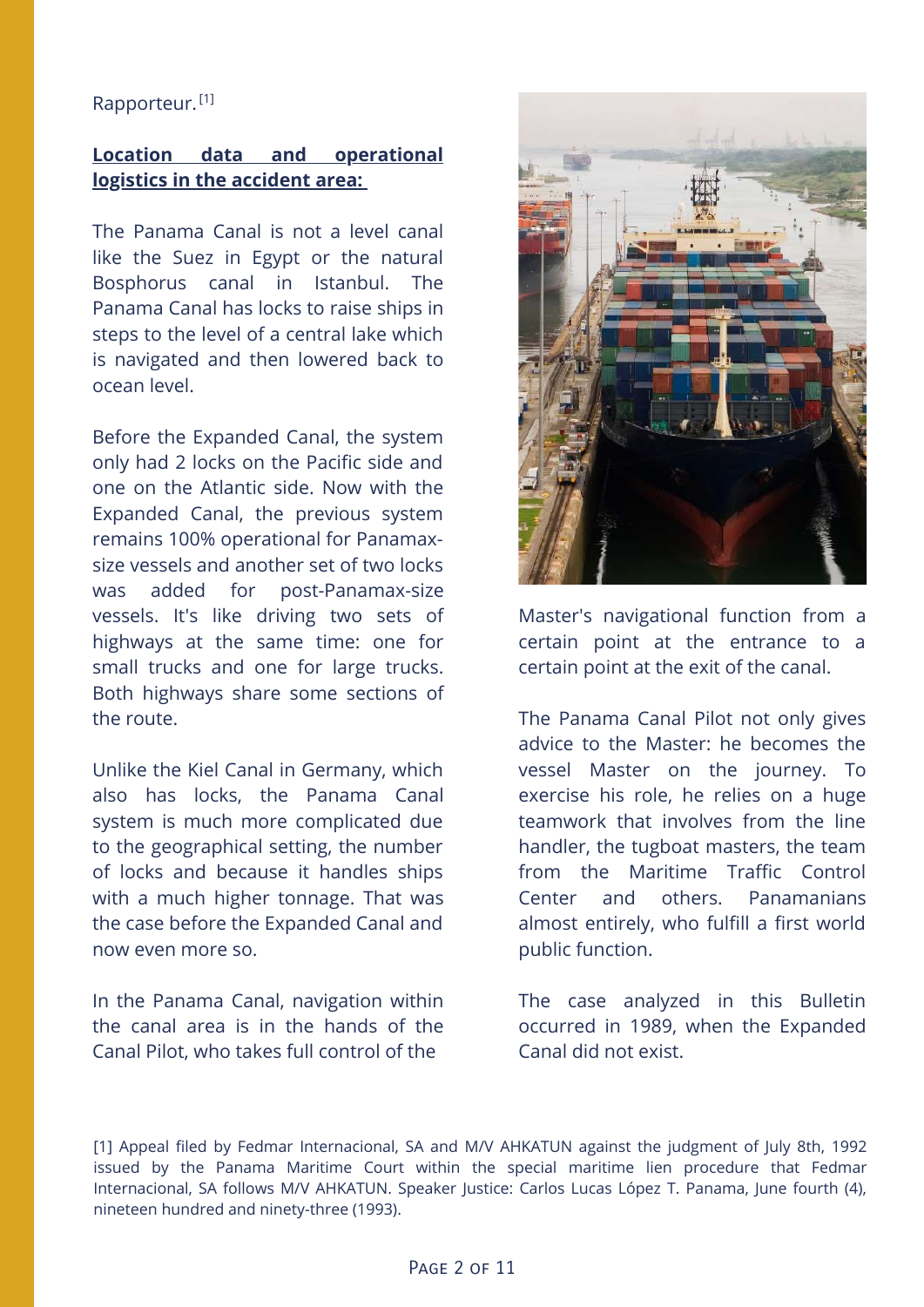The scene of the incident was at the entrance to the canal from the Atlantic Ocean (Caribbean Sea). This entrance has the characteristic that ships entering or leaving the canal must cross through a space that exists between two breakwaters that separate the Caribbean Sea from Limón Bay.

The Limón Bay in the Province of Colón, Panama, is a great sea inlet that is a prelude to the concrete entrance to the Panama Canal. The breakwaters facilitate navigation within the bay, not only for the vessels entering or leaving



Satellite View of Bay of Limón

the canal, but also in relation to navigation to and from the important ports of the province of Colón, which are between the leading cargo transshipment ports in Latin America.

The accident occurred approximately at a point within Limón Bay, shortly after crossing the breakwater line, that is, the entrance that is used directly for the Panama Canal.

At that point, both ships had their Masters under their command. Neither of them had Panama Canal Pilots on board, since, in the case of the M/V CARIBBEAN NAVIGATOR, it had already completed its northbound transit towards the Atlantic Ocean and the Pilot had already disembarked. For its part: in the case of the M/V LPG AHKATUN, which was sailing south towards the Pacific Ocean, it had not yet reached the point where the Canal Pilot boarded the ship.

## **Applicable Legal Framework:**

To determine the applicable Substantive Law, firstly, the Conflict of Law standard contained in what was then numeral 9, literal b, of article 557 of the Code of Maritime Procedure (today article 566 of the same Code) was used, according to which, in the event of a collision, if the accident occurs in the territorial waters of a country, the Law of the place of the accident applies. This conflict of Law standard was also included in Article 1462 of the Panama Commercial Code. The Law of the Republic of Panama was then applied, because the Bay of Limón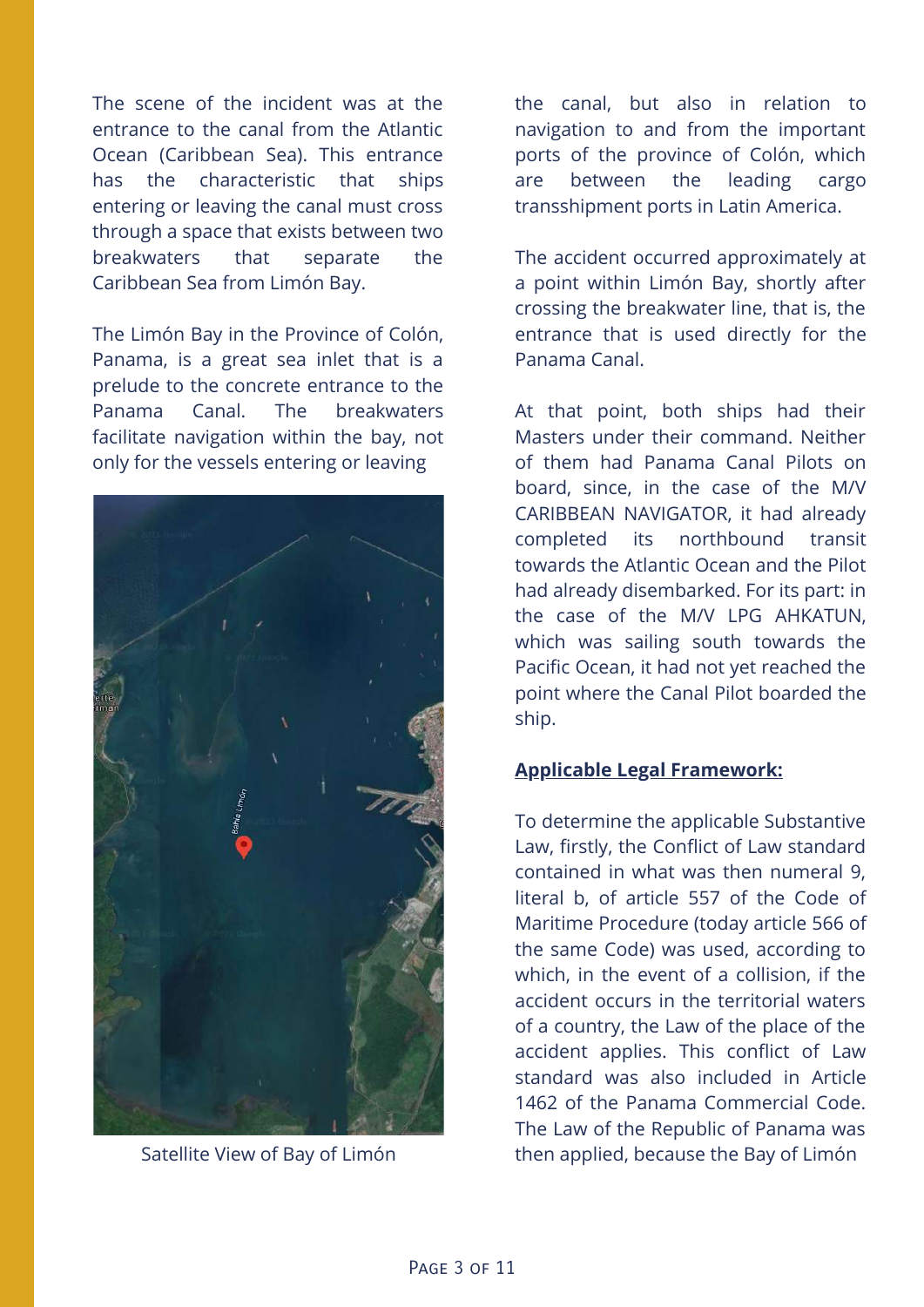is part of the territorial sea of Panama.

The legal framework in force at that time contemplated article 1464, numeral 2, of the Commercial Code<sup>[2]</sup>, which included the principle of proportionality of the responsibility of the collisions in which there is a common fault.

In 1989 Panama was still in transition from United States control of the Canal to Panamanian control that was completed in 2000. The faculty of administering justice in the area had already been in the hands of Panama for years. However, at that time, Article III, numeral 2, literal c, of the 1977 Canal Treaty, was still applicable, according to which the United States had the power to promulgate navigation regulations within the Panama Canal, was effective until December 31, 1999. As a result of the foregoing, Part 111 of the Code of Federal Regulations of the United States of America was also applicable to the case, regarding the navigation standard in the canal's operating area.

As the aforementioned United States regulation for canal navigation was applicable in the "canal operating area", said area had to be defined, for which the Court relied on the Canal Treaty and on Section 111.1 of said regulation, according to which it was applicable "*between a line that connects the light of the east breakwater and the light of the west breakwater at the Atlantic entrance of the Canal in Limón Bay, and a line that*



*passes through the buoys 1 and 2 of the Canal, extended on the border line of the Canal at the Pacific entrance, Panama Bay*".

Today Panama has its own regulations. Outside that canal territory, towards the high seas, then and now the international navigation regulations approved by an international convention of all countries, of which Panama is a party, apply.

## **Facts of the Case:**

The judicial truth tells that at 1:30 in the morning of January 22, 1989, the M/V CARIBBEAN NAVIGATOR had already completed the crossing of the canal, heading north. The Canal Pilot had already disembarked and Master

[2] The substantive rules on collisions contained in articles 1462 et seq., of the Panama Commercial Code that were applied to the aforementioned case, were later repealed by Law 55 of 2008, "On Maritime Commerce", whose article 288 on collisions provides: "*For the purposes of this Chapter, the norms of the* Convention on International Regulations for Preventing Collisions at Sea, signed in London in 1972 and ratified by *the Republic of Panama on March 14, 1979 shall apply.*"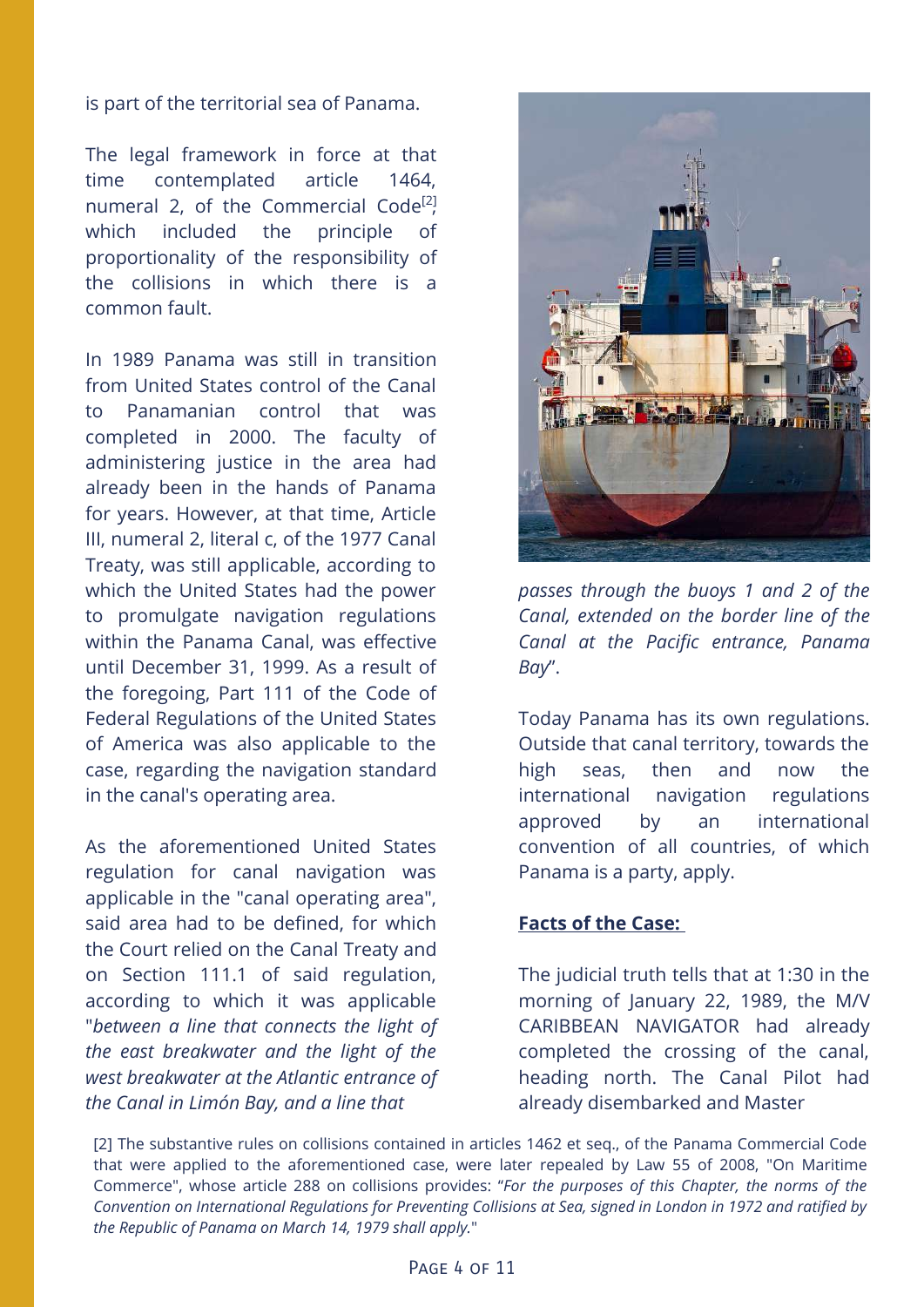

TRIVIZAS had taken full control of his ship. As it needed fuel to resume ocean navigation through the Caribbean Sea, the ship needed to stop to receive the supply.

As it was a gasoline tanker, it could not be "parked" at any point, because the security rules of the Panama Canal are very strict and require that such ships can only anchor at an anchorage called "Explosives Anchorage".

At the Atlantic entrance of the canal there is an Explosives Anchorage within the area shielded by the breakwaters and there is also another Explosives

Anchorage outside the perimeter protected by the breakwater system. Master TRIVIZAS took his vessel to the internal Explosives Anchorage, which is located in the area near the western breakwater of Limón Bay. At that point he lowered anchor and the maneuver to refuel the ship was carried out, which concluded at 5:55 in the morning.

The ship's next plan was to sail from the Inner Explosives Anchorage parallel to the west breakwater until it reached the exit between the two breakwaters to sail into the Caribbean Sea. The M/V CARIBBEAN NAVIGATOR was warned by the Signal Station at the Port of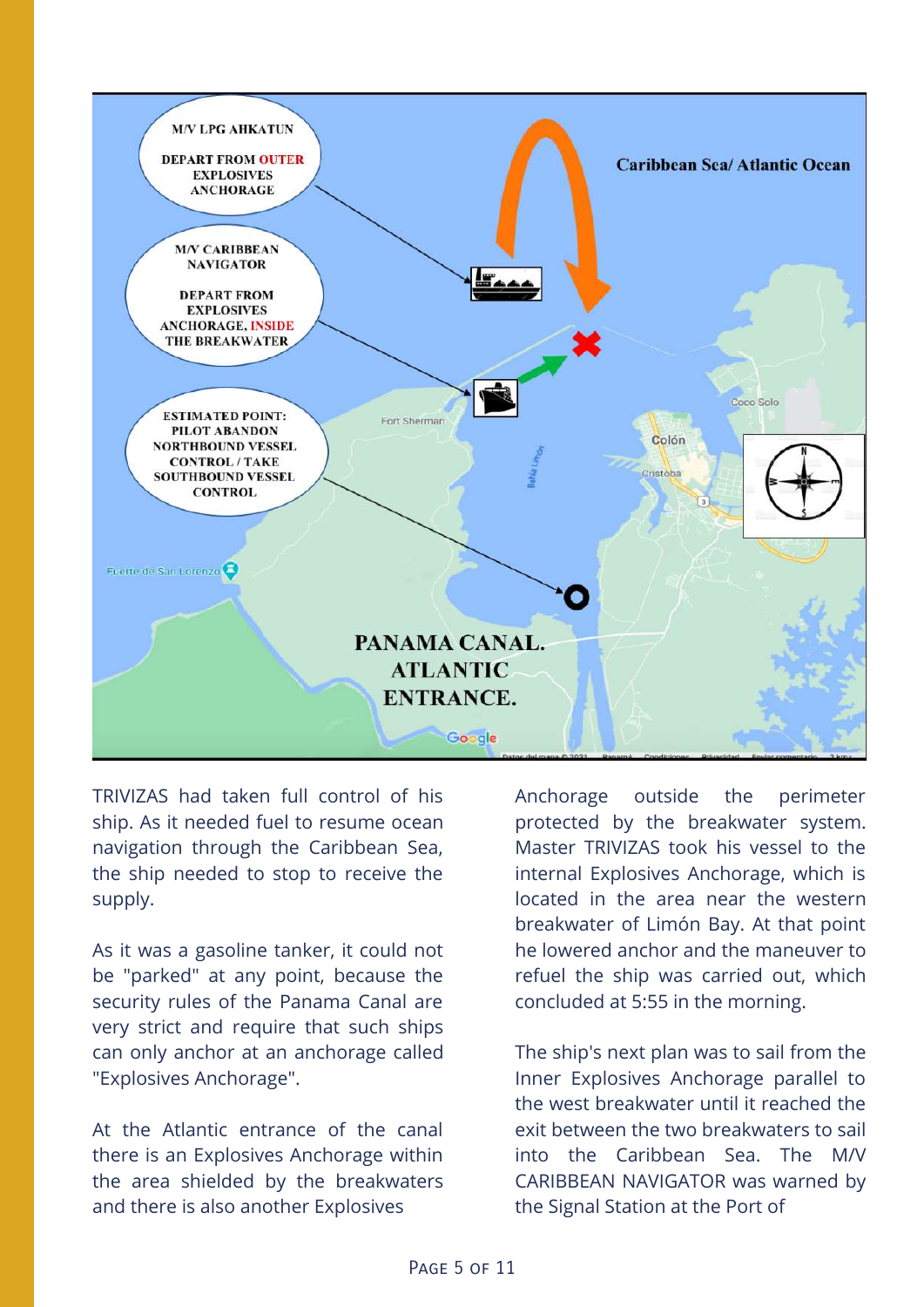Cristobal that at approximately 8:00 a.m. a panamax vessel would be entering the channel through the breakwaters.

According to Captain TRIVIZAS' watch, at 7:13 a.m. he radioed that he had departed from the inner Explosives Anchorage for the Atlantic breakwater entrance heading for the open sea.

The M/V CARIBBEAN NAVIGATOR followed a route parallel to the west breakwater at a prudent speed of 6 knots on a northeasterly course. If it had indeed departed at 7:13 a.m. from the anchorage, the fuel tanker would probably have had no problem in finding the breakwater exit clear and sailing into the Caribbean Sea, before 8:00 a.m. The problem was that the judicial truth indicates that the watch used by Master TRIVIZAS was 22 minutes late and he had actually departed at 7:35 a.m.

Meanwhile, the M/V LPG AHKATUN was anchored at the outer Explosives Anchorage, outside the breakwater, on the west side, awaiting her turn to enter the canal axis heading south towards the Pacific Ocean.

At 7:28 a.m. the M/N LPG AHKATUN got underway on a northeasterly course and then made a turn and headed southbound directly towards the entrance to the breakwater to follow the axis of the canal. It was going at a prudent speed of 7.8 knots.

As it was approaching the breakwater entrance the M/V LPG AHKATUN saw

the M/V CARIBBEAN NAVIGATOR sailing inside the west breakwater, parallel to the breakwater towards the breakwater entrance. At that time Master OLIVARES of the M/V LPG AHKATUN radioed the Signal Station at the Port of Cristobal and there he was confirmed that the M/V CARIBBEAN NAVIGATOR was aware that a panamax vessel would be entering the breakwater at 8:00 am. Despite this, Master OLIVARES continued observing the situation with special care because he perceived potential danger and tried unsuccessfully to communicate with the M/V CARIBBEAN NAVIGATOR.

As this was happening, the M/V CARIBBEAN NAVIGATOR continued its course and speed towards the entrance of the breakwater without stopping and being already close to the exit, but inside Limón Bay, it observed for the first time the M/V LPG AHKATUN coming a mile and a half away along the axis of the channel. At that moment, and after his call went unanswered, the Master of the M/V LPG AHKATUN slowed its speed by half, then brought the engines to zero and subsequently ordered to reverse full speed.

The M/V CARIBBEAN NAVIGATOR attempted to cross ahead of the M/V LPG AHKATUN and then depart into the Caribbean Sea, however, the reality is that the M/V LPG AHKATUN, despite the fact that it was already in reverse gear, due to the inertia of its southbound speed and the fact that the other vessel maintained its course and speed, it collided with the M/V CARIBBEAN NAVIGATOR at a 90-degree angle, at a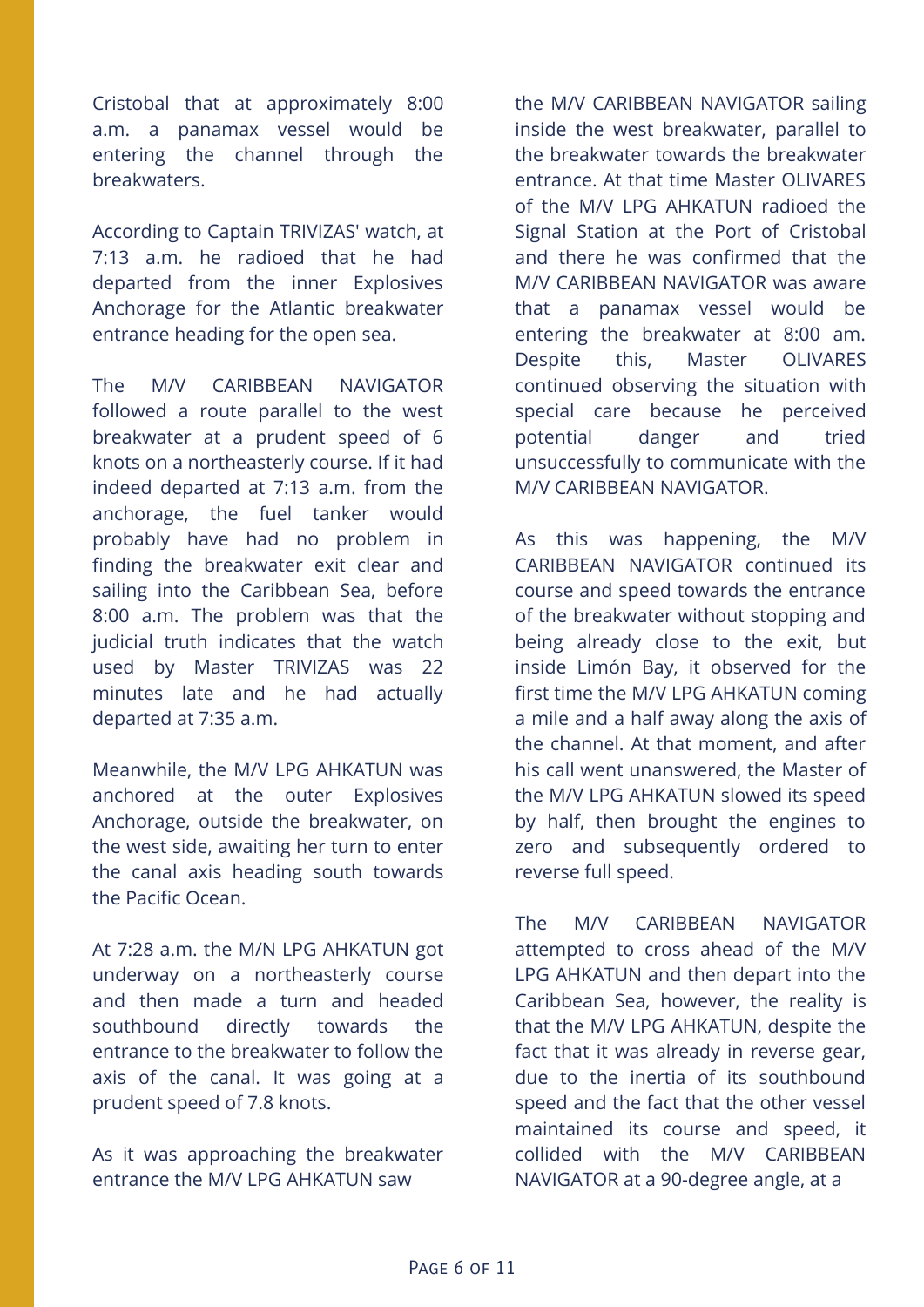point immediately beyond the dividing line connecting the east and west breakwaters, inside Limon Bay, at 7:52 a.m.

The time of the incident indicates that the departing vessel, M/V CARIBBEAN NAVIGATOR, was late, because Master TREVIZAS' watch was 22 minutes late, but also that the inbound vessel, M/V LPG AHKATUN, arrived at the point approximately 8 minutes ahead of schedule.

The impact occurred in such a way that the bow of M/V LPG AHKATUN embedded itself in M/V CARIBBEAN NAVIGATOR, broke her tank No. 4 and spilled a little more than 200 tons of fuel. Since the impact stopped the M/V LPG AHKATUN and its engines were in full reverse gear, after the impact, M/V LPG AHKATUN started to move backwards completely and the metals of both ships were rubbing against each other. There was no explosion by a miracle.

## **Judicial Debate and Court Ruling:**

#### First Instance

According to Panama's Maritime Procedure, the owner of the M/V CARIBBEAN NAVIGATOR, the legal person FEDMAR INTERNACIONAL, S.A., filed a lawsuit and initiated a maritime lien proceeding in the Maritime Court of Panama against M/V LPG AHKATUN, attributing to it all responsibility for the accident. In turn, the defendant M/V LPG AHKATUN filed a counterclaim.

The process followed all the stages of

Preliminary Hearing and Ordinary Hearing, where all the means of evidence were used, highlighting the expert evidence on navigation.



#### **LPG tanker**

Shipvard: Boelwerf S.A. Place of construction: Temse, Belgium

| Hull no. 1.501 | Classification society: DNV |              |
|----------------|-----------------------------|--------------|
| Registration:  | Call Letters: XCKT          | IMO: 7723869 |
| Crew: 40       | Passengers: 0               |              |
| TRG: 35.129    | TRN: 24.180                 | DWT: 47.232  |
| DV: 15.530     | Length: 215.70              | Beam: 32.29  |
| Depth: 19.00   | Draft: 12.02                |              |

Deck equipment (Quantity per tons): Tanks: Tank Capacity: 57.001 m3 Fuel capacity: m3 Daily consumption: One Sulzer 6RND90 diesel engine: 2T: 6 cylinders (900 x 1.550); S.A. Cockerill-Ougree-Providence, Serai 20.100 bHP Propellers: 1 Speed: 17 knots. 1979. March 09. Launched on slipway 1980. April 19. Launched for Boelwerf NV/Bocimar NV. Christened PETROGAS III (Belgium). 1980. Sold to PEMEX, Petróleos Mexicanos S.A Coatzacoalcos. Renamed AHKATUN (Mexico). 1980. 17 October ready for commissioning. 1985. June 15. Breakdown due to explosion of tug Pemex 383 at Pajaritos. 1999. Sold to General Gas Carrier Pte. Ltd. Renamed HUGO N. (Panama) 2001. August 01. Same owner. - HUGO N. (Singapore) 2001. December 01. Same owner. - HUGO N. (Norway) 2003. September 01. Same owner. - HUGO N. (Panama) 2009. July 01. Sold to Hermes Maritime Services PVT, Mumbai. Renamed UGO. (Tuvalu) 2009. July 23rd. Scrapped at Gadani Beach, Pakistan.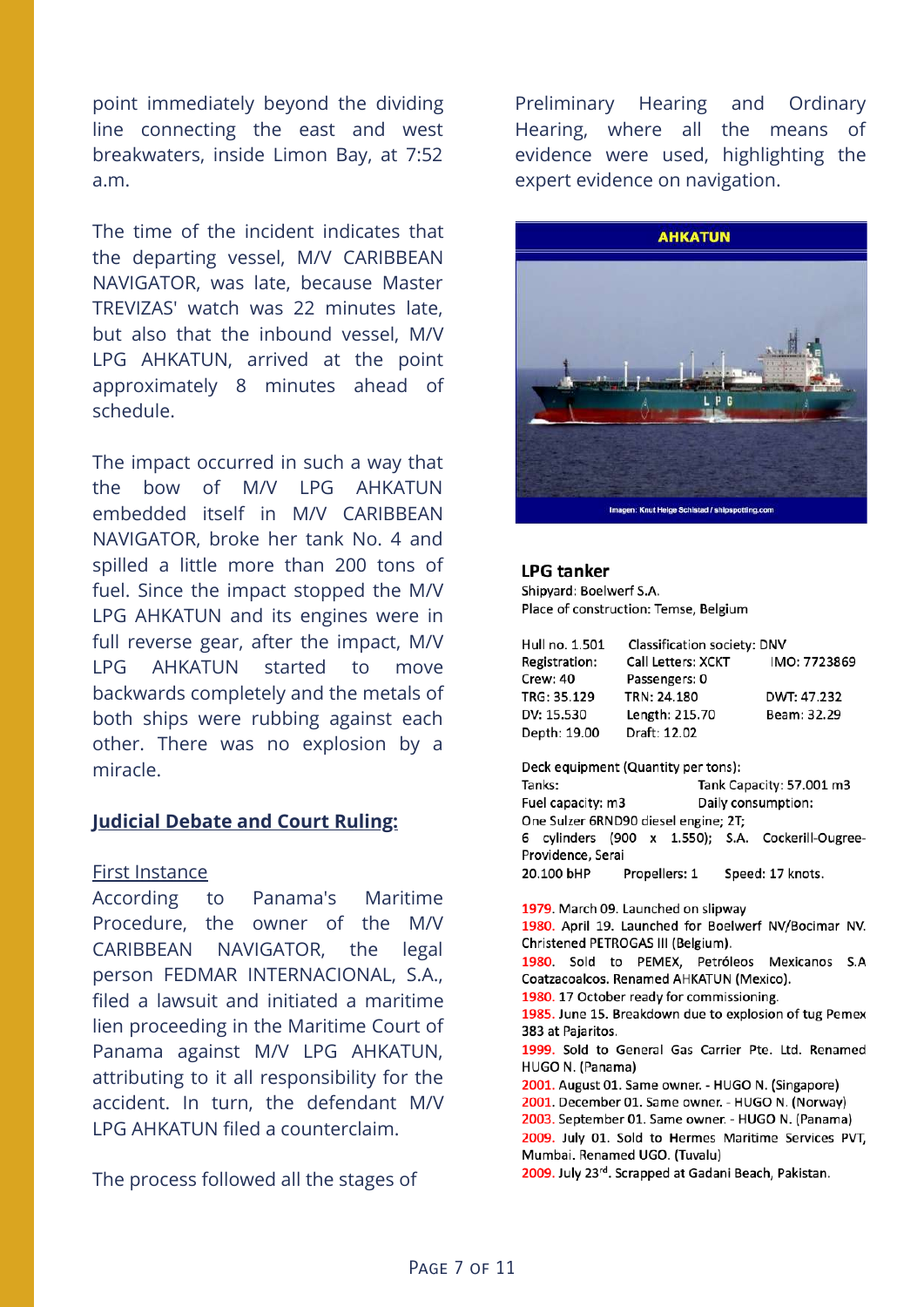In this type of process, the purpose is to determine in what percentage each vessel was responsible for the accident. In addition, the amount of each vessel's damages is also sought to be determined. In this way, each party must pay the percentage of fault attributed to it, applied to the number of damages suffered by the other party. For example: if a vessel is responsible for 25% of the accident, then it must pay 25% of the damages suffered by the other party.

The Panama Maritime Court, after analyzing the facts of the case, compared with the applicable navigation rules, determined that the M/V CARIBBEAN NAVIGATOR was 90% responsible and 10% corresponded to the M/V LPG AHKATUN.

Factors taken into account were that neither vessel was speeding, neither vessel had a watchman, the Master of the M/V LPG AHKATUN made great efforts to avoid the accident, while the other vessel did not, it was mentioned that the crew on duty on the bridge of the M/V CARIBBEAN NAVIGATOR did not comply with the number required by the regulations, that the M/V LPG AHKATUN did not blow the whistle required by the regulations and other factors such as these.

## Appeal to the Court

The respondent-reclaimant M/V LPG AHKATUN accepted the apportionment of liabilities established in the Maritime Court's judgment, did not dispute that it was liable for 10% of the damages sustained by the M/V CARIBBEAN

NAVIGATOR, however, asks the Court to disregard from the total list of damages suffered by M/V CARIBBEAN NAVIGATOR some invoices that it did not cover, because they were paid directly by its insurers affiliated to LLOYD'S OF LONDON.

The appellant stated that there was no proof of such insurance and neither did such third parties become part of the process, when they could have done so. In particular, it questioned the fact that the Maritime Court had recognized FEDMAR INTERNACIONAL, S.A. as the agent acting on behalf of the insurers and that, therefore, FEDMAR could only claim for the damages directly suffered and borne by itself.

The Court agreed with the respondent appellant and based its decision on two arguments: one on Procedural Law and the other on Commercial Law.

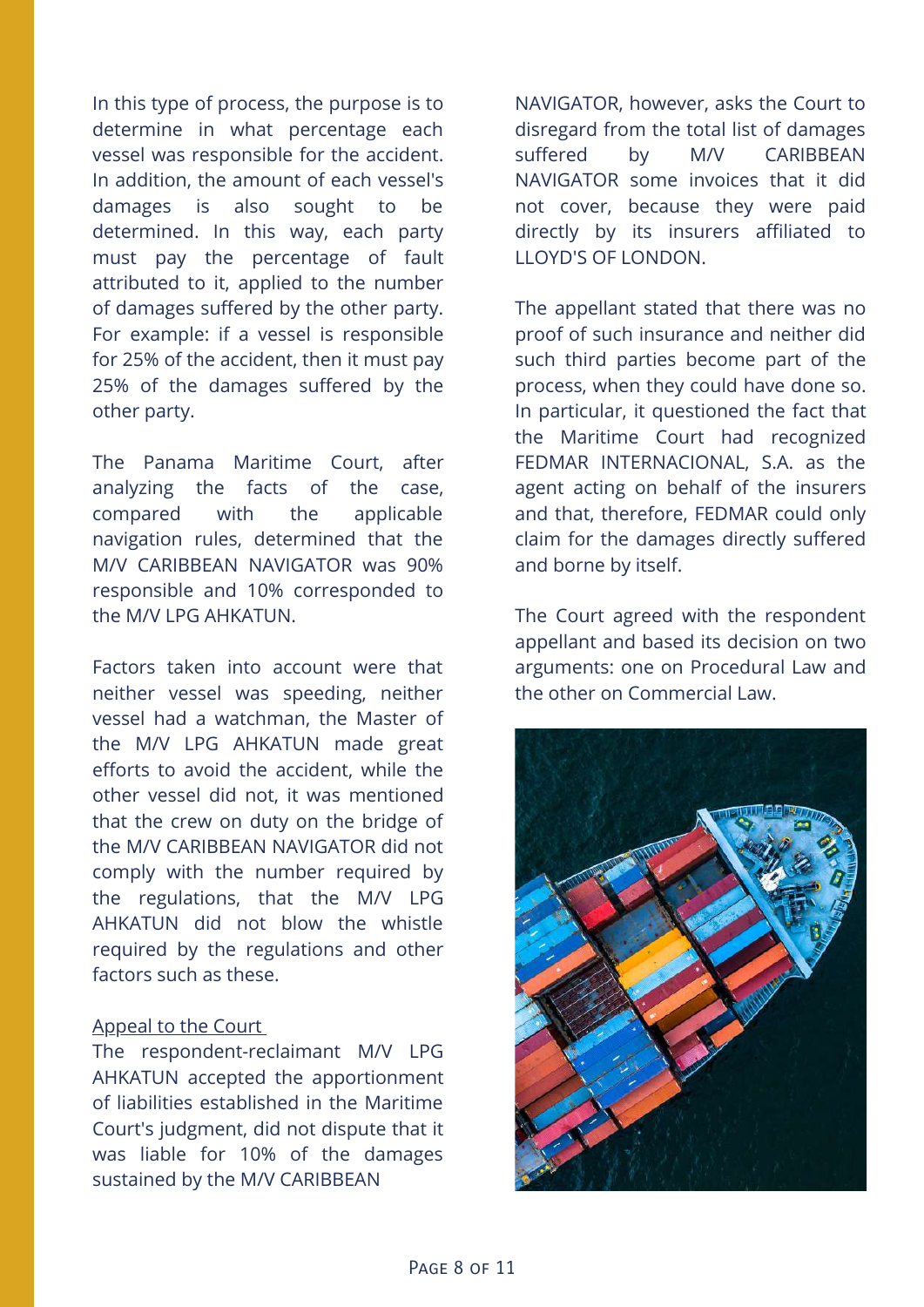In terms of Procedural Law, it considered that the Maritime Court had rendered a judgment contrary to the principle of coherence of the judgment, insofar as the judgment must be in accordance with the petitions formulated. The plaintiff FEDMAR asked to be compensated for the damages suffered by it. However, the a quo had issued an "extra petita" judgment by awarding FEDMAR compensation for damages suffered by third parties who did not appear in the process.

In substantive matters, the Court rejected the concept of "obvious mandate" used by the contested judgment, to justify that FEDMAR acted as a sort of agent on behalf of the insurers. The support was that at that time the Code of Commerce, in its article 57, paragraph 7, required that the commercial mandate had to be registered in the Public Registry. Nowadays, article 580A of the Commercial Code does not make registration mandatory, but that was the rule at that time.



The plaintiff FEDMAR also appealed the decision. Its approach involved a total questioning of the entire evidentiary assessment made by the Maritime Court in the first instance on the facts of the case. The plaintiff sought to have the Court re-examine the evidence in order to establish other facts that would allow for a total reversal of the decision of the a quo.

By means of an extensive reasoning where several procedural rules of the Code of Maritime Procedure were analyzed in an agreed manner, the Civil Chamber exposed in a structured manner and for the first time, its jurisprudence related to the handling of the second instance of the Maritime Proceeding, according to which the debates can only be matters of law and that - therefore - the appellants' charges should be related to concrete legal infringements and not based on generic assertions.

The Court developed, mainly, the rule contained in article 483 of the Code of Maritime Procedure, which at that time said: "*Only matters of law may be discussed in the appeal. The facts may not be discussed in the second instance*". Likewise, it applied the concept contained in said Code, according to which the practice of evidence in the second instance does not proceed.

In the reasoning of the Civil Chamber, fundamental importance was given to the value of immediacy and orality, which is given during the hearings with evidence that take place in this special procedure, where the first instance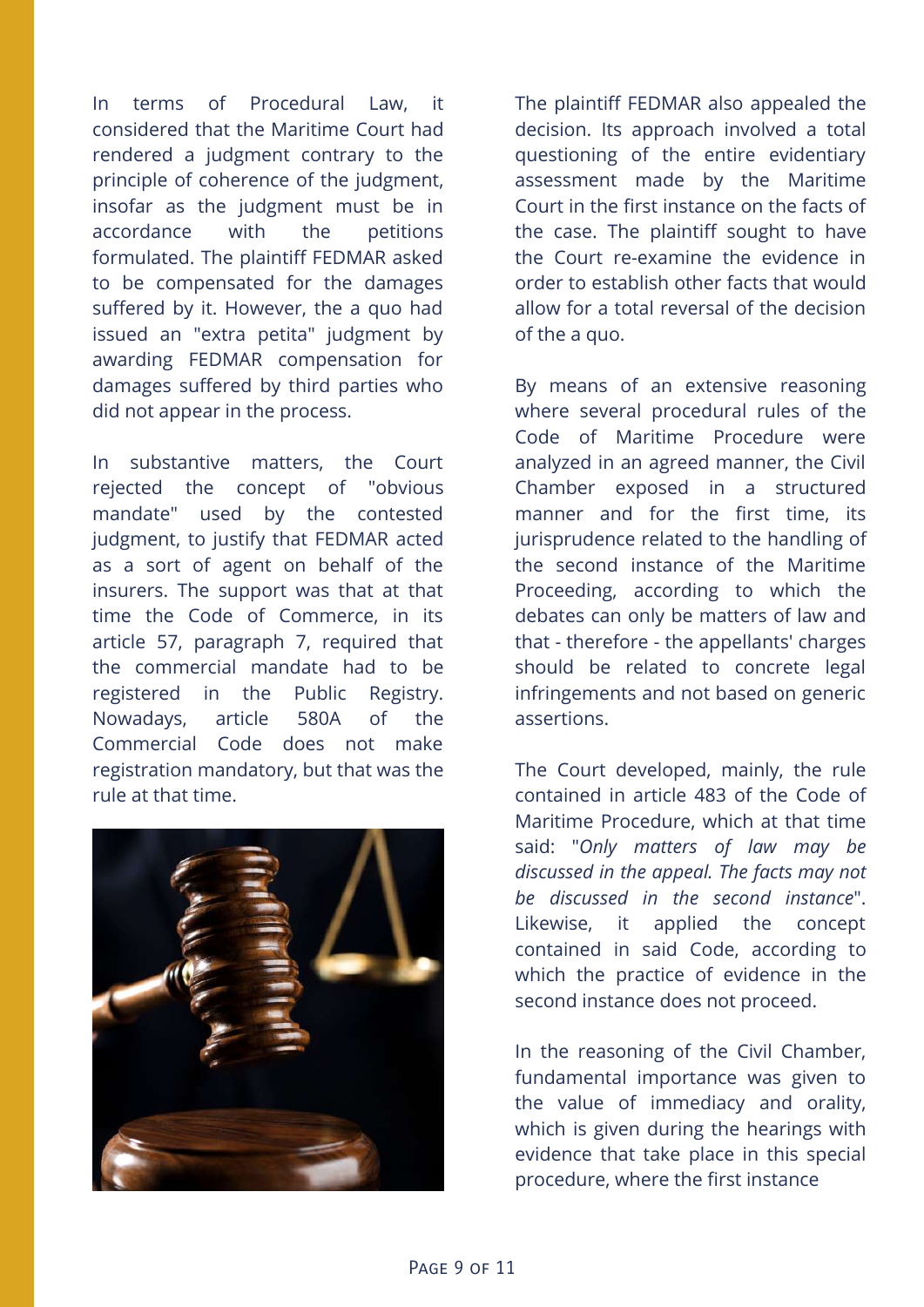judge has the privilege of immediacy over the evidence that the second instance judge does not have.

Based on this procedural support, the Court dismissed the arguments of the plaintiff FEDMAR, since the appeal did not raise specific and reasoned questions of law on the evidentiary issue or on the issue of liability in the collision.

Although it cannot be affirmed that it was constant in the subsequent, we are convinced that this jurisprudence was consolidated in time and is the immediate antecedent of the new version of the procedural rule that regulates the subject in the reformed text of the Code of Maritime Procedure, in force today with the number 488, which is the successor of the former article 483, whose text is as follows:

"*Art. 488. In the appeal before the Court of Maritime Appeals, only matters of law may be discussed. The facts may not be the subject of discussion in the second instance, except in cases of infringement of substantive rules of law due to error of fact as to the existence of the evidence and error of law as to its appreciation, provided that such errors have substantially influenced the decision.*"

In the current state of the Law, maritime appeals are no longer decided by the Civil Chamber of the Supreme Court. Instead, a Court of Maritime Appeals was created. However, the flavor of the

Civil Chamber of the Supreme Court and the grounds for civil cassation has its categorical imprint in this article 488 of the current Code of Maritime **Procedure** 

Behind this rule, we are sure, is the historical precedent of the 1993 FEDMAR (M/V CARIBBEAN NAVIGATOR) v M/V LPG AHKATUN case.